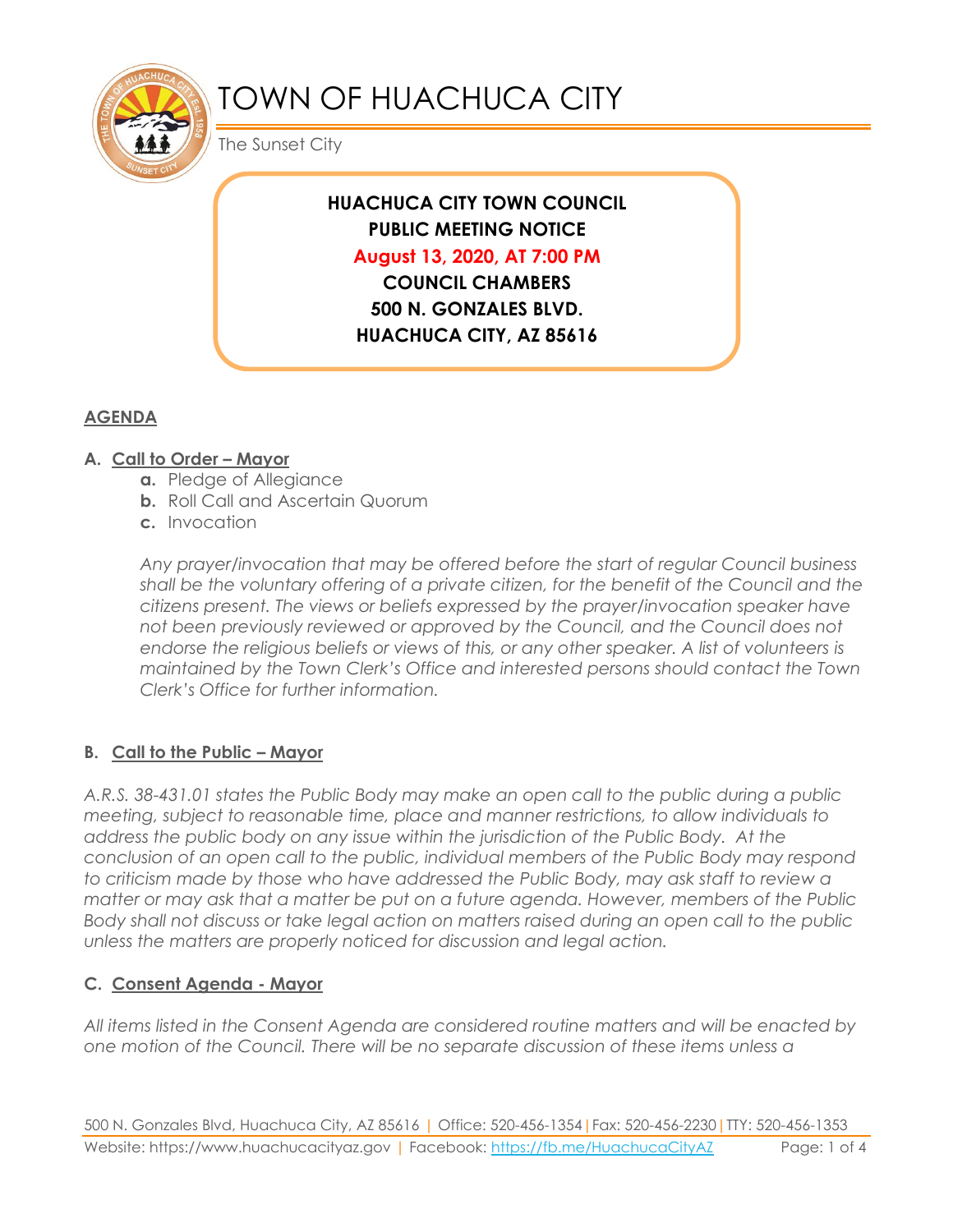*Member of the Town Council requests that an item or items be removed for discussion. Council Members may ask questions without removal of the item from the Consent Agenda. Items removed from the Consent Agenda are considered in their normal sequence as listed on the agenda, unless called out of sequence.*

**C.1** Consider approval of the minutes of the Regular Council meeting held on July 23, 2020.

**C.2** Consider approval of the Payment Approval Report in the amount of \$ 30,920.56.

**C.3** Consider approval of the disposal of a lot of cell phones and MiFi's including 11 Samsung Galaxy j36V, 1 Samsung Galaxy S7, 1 Kyocera, 1 Samsung Galaxy Note5, 1 Samsung Galaxy j3 Eclipse, 3 Apple Iphones, 1 Nokia, 1 Samsung, 4 Kyocera flips, 3 LG 450 flips and 6 Verizon MiFi's through Public Surplus.

**C.4** Consider approval of the disposal of a 2004 Jeep Grand Cherokee 1J4GW58N64C115758 through Public Surplus.

**C.5** Consider approval of the disposal of a 1996 Ford F-150 1FTEF15YXTLB93902 through Public Surplus.

**C.6** Consider approval of the disposal of a 1995 Chevrolet Truck 1GCHC39N3SE227196 through Public Surplus.

**C.7** Consider approval of the disposal of a 2013 Dodge Avenger 1C3CDZAB1DN537205 through Public Surplus.

**C.8** Consider approval of the disposal of a 2000 GMC JIMMY 1GKCS13W6Y2345972 through Public Surplus.

**C.9** Consider approval of the disposal of 36 rolls of 3 1/8"x120' thermal paper and 35 rolls of 3 1/8" thermal paper through Public Surplus.

**C.10** Consider approval of the disposal of 1 Evolis Zenius card printer through Public Surplus.

#### **D. Unfinished Business before the Council – Mayor**

*Public comment will be taken at the beginning of each agenda item, after the subject has been announced by the Mayor and explained by staff. Any citizen, who wishes, may speak one time for five minutes on each agenda item before or after Council discussion. Questions from Council Members, however, may be directed to staff or a member of the public through the Mayor at any time.*

**D.1 Discussion and/or Action [Director Howe]: Landfill Expansion:** Director Howe will give a presentation regarding the location of the area included in the Landfill Expansion Permit.

#### **E. Manager and/or Director reports**

#### **F. New Business Before Council - Mayor**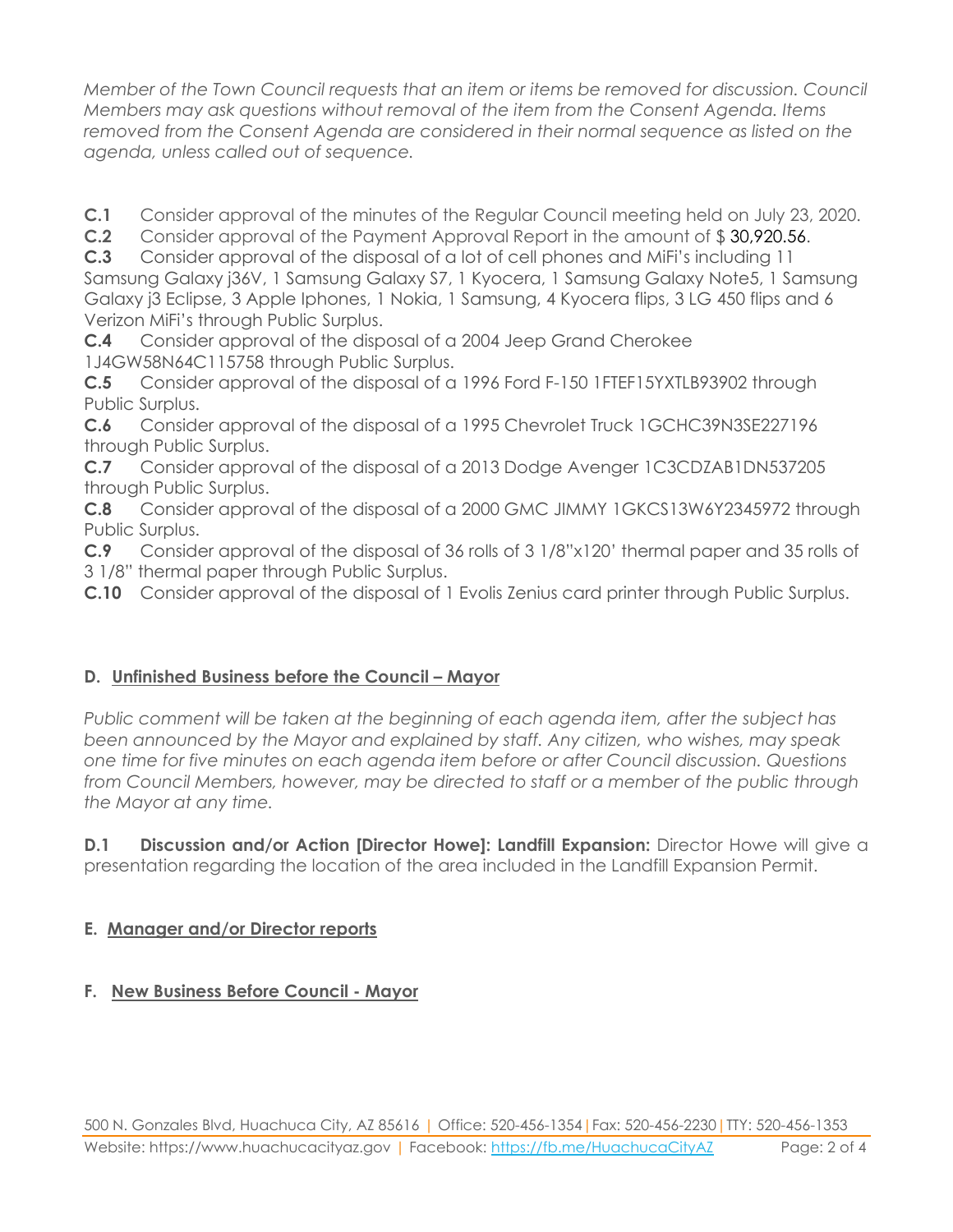*Public comment will be taken at the beginning of each agenda item, after the subject has been announced by the Mayor and explained by staff. Any citizen, who wishes, may speak one time for five minutes on each agenda item before or after Council discussion. Questions from Council Members, however, may be directed to staff or a member of the public through the Mayor at any time.* 

**F.1 Discussion and/or Action [Mayor Wallace]:** APPROVAL OF RESOLUTION 2020-15 A RESOLUTION OF THE MAYOR AND COUNCIL OF THE TOWN OF HUACHUCA CITY, COCHISE COUNTY, ARIZONA, AUTHORIZING THE TOWN TO SUBMIT AN APPLICATION FOR FY 2020 STATE COMMUNITY DEVELOPMENT BLOCK GRANT ["CDBG"] FUNDS, CERTIFYING THAT THE APPLICATION MEETS THE TOWN'S PREVIOUSLY IDENTIFIED HOUSING AND COMMUNITY DEVELOPMENT NEEDS AND THE REQUIREMENTS OF THE STATE CDBG PROGRAM, AND AUTHORIZING ALL ACTIONS NECESSARY AND PROPER TO IMPLEMENT AND COMPLETE THE PROJECT DESCRIBED IN THE APPLICATION.

**F.2 Discussion and/or Action [Director Harvey]:** Director Harvey will give an update on the status of the buses and bus line services.

**F.3 Discussion and/or Action [Mayor Wallace]:** RESOLUTION NO. 2020-16 - ADOPTING A NEW FEE SCHEDULE FOR TRASH SERVICES – The Council will consider an increase in trash service fees. The Town's contract with Waste Management requires that fees be adjusted annually to keep up with increased costs as measured by changes in the Consumer Price Index.

**F.4 Discussion and/or Action [Mayor Wallace]:** Council will provide direction to staff regarding the hiring of a Town Manager.

**F.5 Discussion Only [Chief Thies]:** Recognition of Rebecca Sizemore and her service to the Town.

**F.6 Discussion Only [Chief Thies]:** Recognition of Gerald Hursh being nominated for the Top Twenty under Forty.

**F.7 Discussion and/or Action [Mayor Pro Tem Johnson]:** Mayor Pro Tem Johnson will discuss the sewer rates and a flat rate vs. the current percentage rate.

**F.8 Discussion and/or Action [Director Harvey]:** APPROVAL OF RESOLUTION No. 2020-17, AUTHORIZING EXECUTION OF A GRANT AGREEMENT WITH THE STATE OF ARIZONA FOR RECEIPT OF FEDERAL CORONAVIRUS RELIEF FUNDS UNDER THE AZCARES FUND PROGRAM; ACCEPTING ALL TERMS AND REQUIREMENTS OF THE GRANT AGREEMENT AND THE GRANT PROGRAM; AND AUTHORIZING ALL ACTS NECESSARY AND PROPER TO RECEIVE THE GRANT FUNDS AND COMPLY WITH THE GRANT PROGRAM.

**F.9 Discussion and/or Action [Director Harvey]:** APPROVAL OF RESOLUTION No. 2020-18, AUTHORIZING SUBMISSION OF GRANT AND OTHER REIMBURSEMENT REQUESTS ASSOCIATED WITH THE COVID-19 PANDEMIC; DESIGNATING AN AUTHORIZED AGENT; AND AUTHORIZING ALL ACTS NECESSARY TO RECEIVE RELIEF FUNDS AND COMPLY WITH PROGRAM REQUIREMENTS.